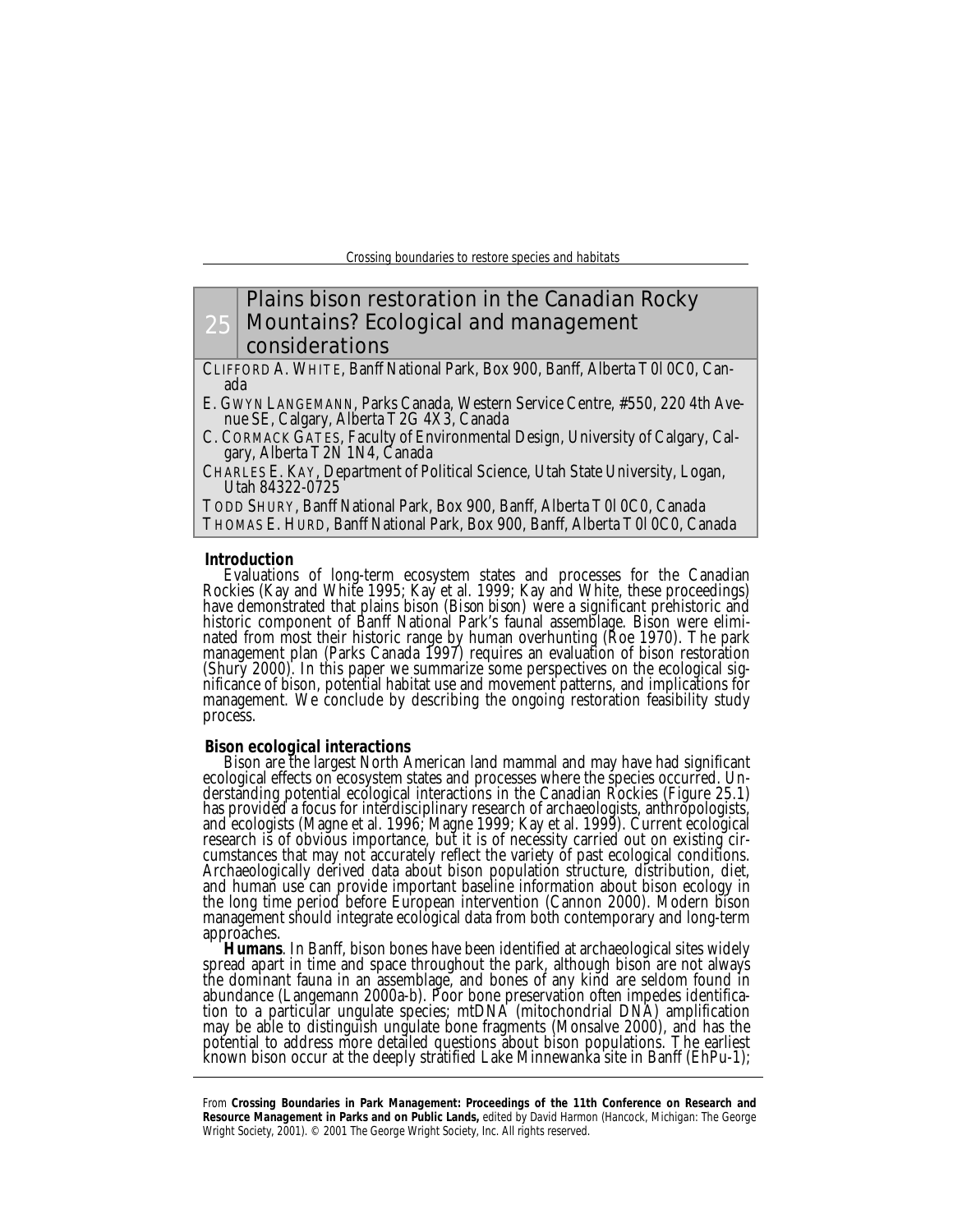radiocarbon dates of 9990  $\pm 50$  BP (year before present; Beta 122723) and 10370  $\pm 60$ BP (CAMS 60442) have been obtained on the collagen from bison bone in clearly cultural contexts (Landals 2000). At the Vermilion Lakes site near Banff townsite (EhPv-8), a single bison bone occurred in a component dated to  $9930 \pm 50$  BP; however, the dominant fauna in this and the earlier components was mountain bighorn sheep *(Ovis canadensis).* In the archaeological sites from Waterton Lakes National Park and the Crowsnest Pass, however, bison were consistently the dominant fauna, and bison bones were often found in abundance.



# *Figure 25.1. Simple trophic model for long-term Rocky Mountain ecosystem states and processes.*

Archaeological research demonstrates that the Canadian Rockies were a cultural ecotone that was used as part of the regular seasonal round by a number of different peoples. Throughout the nearly 11,000-year-long record, sites in Banff show alternating influences from both the plateau and plains, in terms of projectile point styles and the source of lithic materials. The number and density of sites also shows that the mountains were intensively used, and were not a marginal no-man's land. The K'tunaxa (Kootenay) and Secwepemc (Salish) peoples have for millennia lived in the mountains, with a seasonal round that included moving across the continental divide between the eastern and western valleys of the mountains (Reeves 2000). Peoples from the plains including the Siksika (Blackfoot), Piikani (Peigan), and, most recently, the Stoney (Nakoda) peoples wintered in the sheltered valleys of the front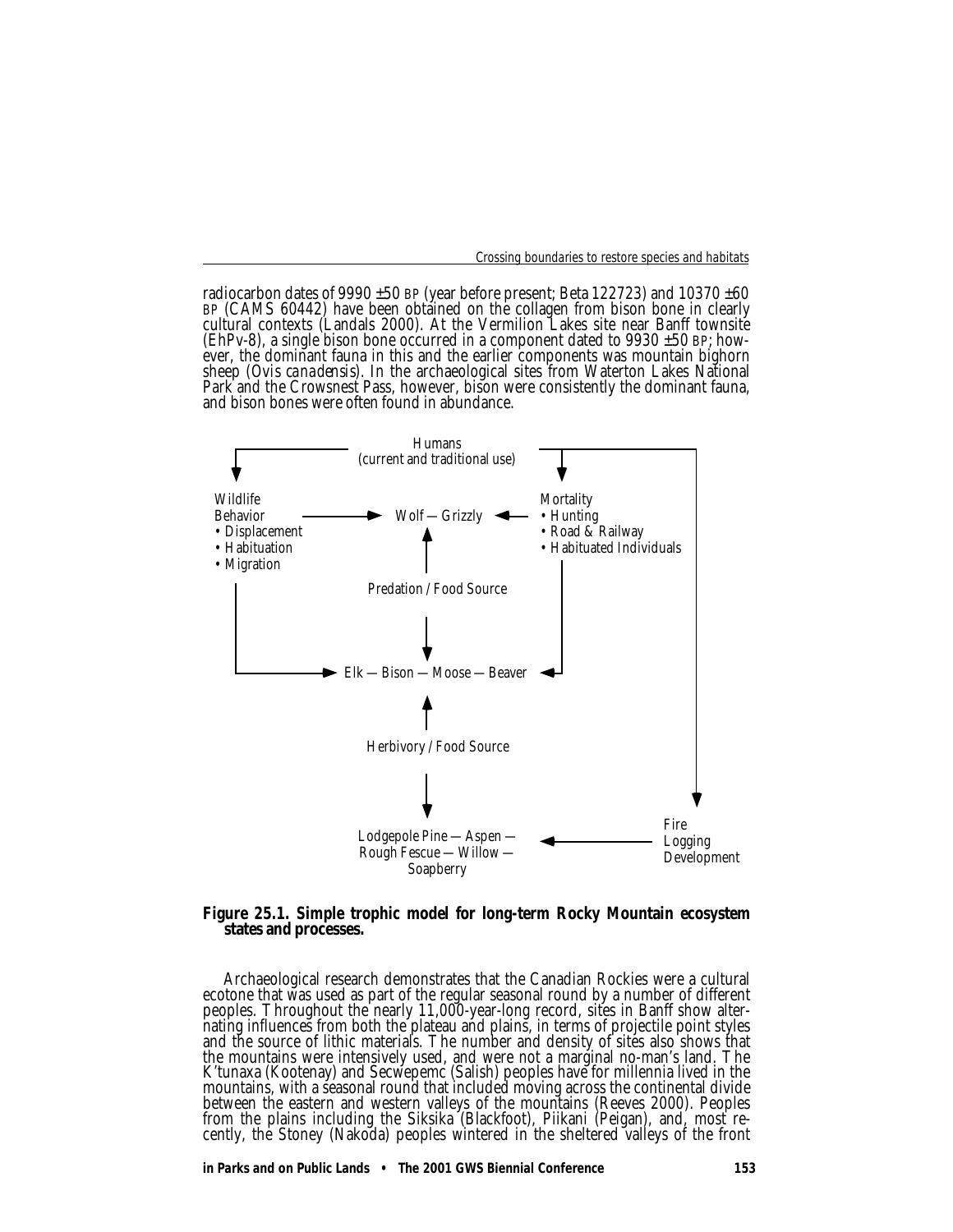ranges. In Banff, a series of repeatedly occupied house pit sites in the Red Deer and Bow River valleys suggests the regular use of these valleys over the last 3,000 years by people with cultural ties to the interior plateau of British Columbia. Bison bones have been found in these house pit and eart<u>h</u> oven features (Langemann 2000a).

Bison were preferred prey for many First Nations, providing food, clothing, shelter, and tools (Roe 1970; Geist 1996). Human hunting may have been highly effective in virtually eliminating any bison that entered the steep-walled valleys of the Canadian Rockies (Haines 1967; Kay et al. 1999). Although grassland habitat is abundant in intermountain areas to the west, and could have supported abundant numbers of bison, zooarchaeological evidence of bison is scarce (Kay 1994). Kay et al. (1999) proposed that bison persisted in east-slope valleys despite heavy human harvesting because they were sustained by large, migrating herds from the Great Plains. White et al. (2001) suggested that Kootenay and Salish peoples may have even purposely driven bison from the foothills into mountain valleys—in effect using the valleys as giant pounds. Here, bison could be easily found and killed, particularly when snowpacks were deep. In times of conflict, they could have been processed at campsites more secure from Siksika enemies to the east. Further, in the period before horses, hunting bison deep in these mountain valleys would have meant a much shorter distance to pack the dried meat back to the winter camps in the western valleys. Evidence from dendrochronology (White et al. 2001) and ignition studies (Heathcott 1999) indicated that historic east-slope fires were predominantly humanignited. Burning may have been used by people to maintain grassland areas and movement corridors favorable for bison herds to move into the mountain valleys from the nearby prairies (Kay et al. 1999; White et al. 2001).

Humans, sustained by bison and plant resources, likely affected densities of other large herbivore species (Martin and Shutzer 1999; Kay 2000). The general order of preference by human hunters for ungulates in the mountain areas was probably bison > elk > moose *(Alces alces)* > mule deer *(Odocoileus hemionus)* > bighorn sheep = white-tailed deer *(O. virginianus).* Historically, elk and moose populations may have been driven to very low densities by human hunting combined with other predation (Kay et al. 1999). Singer and Mack (1999) made similar predictions for elk densities when recreational hunting was combined with wolf *(Canis lupus)* predation in the Yellowstone ecosystem.

*Other predators*. Wolves, grizzly bear *(Ursus arctos),* black bear *(U. americanus),* and cougar *(Felis concolor)* competed with humans for bison and other prey. Joly and Messier (2000) showed that wolf population size was correlated with bison numbers, similar to the numerical response seen in other wolf–prey systems (Packard and Mech 1980; Fuller 1989; Messier 1994). Selectivity by wolves for extant large mammal prey species in the Canadian Rockies is elk >= deer > moose > bighorn sheep (Huggard 1993; Hebblewhite 2000). Bison are less vulnerable to wolf predation than moose (Larter et al. 1994) or elk (Smith et al. 2000). Hebblewhite (2000) observed a steep Type 2 functional response for wolf–elk predation. Bison restoration could thus result in lower densities of more vulnerable prey such as elk or moose, where wolf numbers are sustained by bison, but where wolves prefer to kill more vulnerable prey (Gates and Larter 1990).

*Herbivores*. Competition between bison and other herbivores has not been studied in ecosystems that include both elk and keystone predators such as wolves and humans. Bison are predominantly grazers (Hudson and Frank 1987), in contrast to browsers such as moose or deer, or the generalist elk (Telfer and Cairns 1979). In a boreal mixedwood system with few predators, sympatric elk and bison both selected upland grassland vegetation types in all seasons (Cairns and Telfer 1980), while moose and deer selected aspen and shrubland types. However, food competition between elk and bison may be minimized because, although these species use the same habitats, the use occurs in different areas at different times (Telfer and Cairns 1979; Wydeven and Dahlgren 1985). Similarly, Singer and Norland (1994)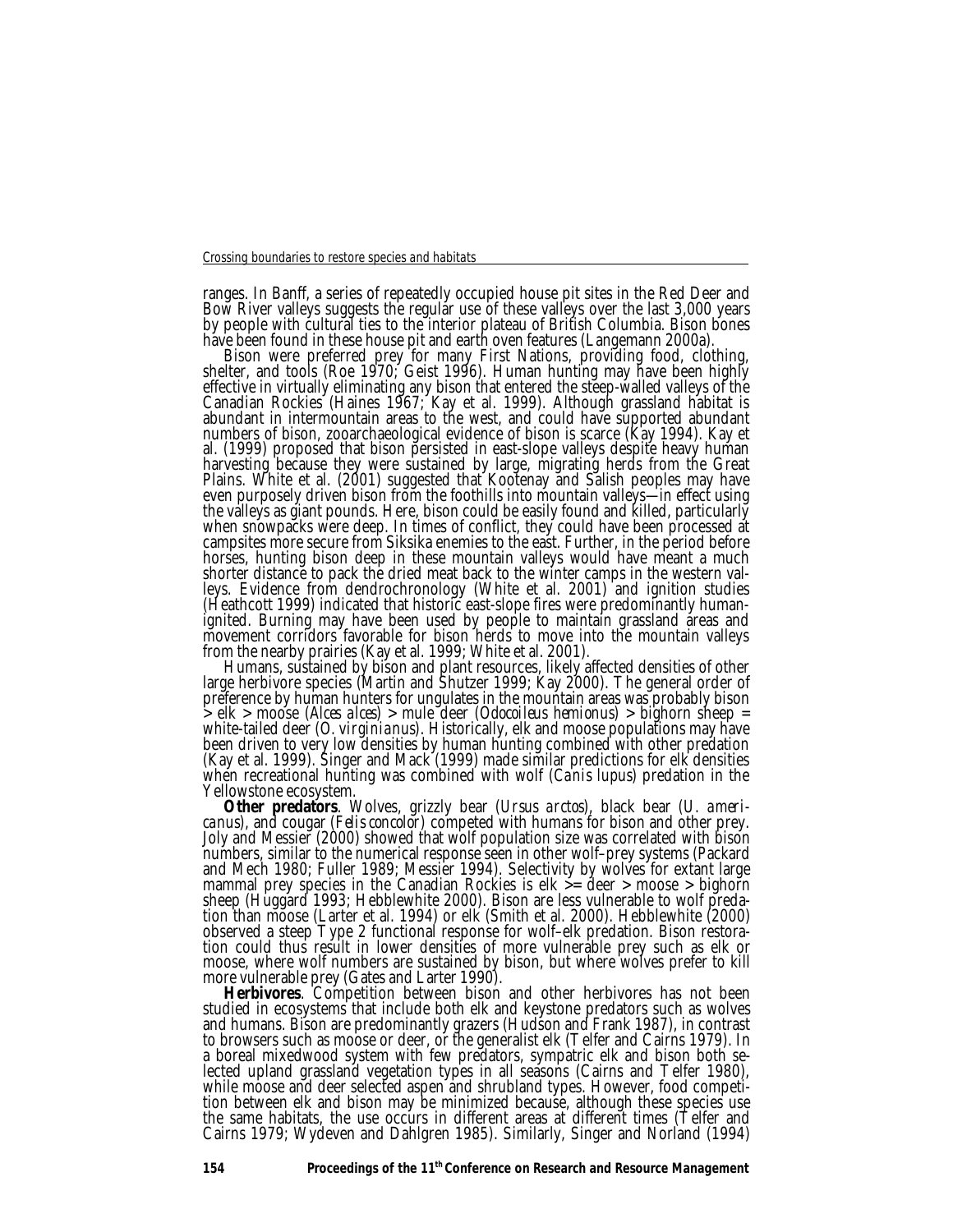observed only moderate habitat overlap between elk and bison even with high ungulate densities.

The release of herbivores from the long-term effects of human and carnivore predation has restructured Rocky Mountain national park montane ecosystems (Kay 1994; Kay et al. 1999; White et al. 1998; Berger 1999). Elk, normally vulnerable to predation in these systems, have become extremely abundant (Banff–Bow Valley Task Force 1996), and through competition for browse and other interactions may have sharply reduced the abundance of moose (Hurd 1998) and beaver *(Castor canadensis)* (Hess 1993; Nietvelt 2001). Birds may also be affected where release from predation has resulted in high browsing impacts on riparian willows by elk (Nietvelt 2001) or moose (Berger 1999).

Important diseases such as anthrax, tuberculosis, and brucellosis are endemic to certain bison populations in North America. Anthrax, caused by the bacterium *Bacillus anthracis,* is indigenous to North America (Gates et al. 2001). *B. anthracis* persists in neutral-to-alkaline soils in the form of highly resistant endospores (Dragon and Rennie 1995). Outbreaks typically last for six to eight weeks, then may not occur again in the same area for many years (Gates et al. 1995). Bovine tuberculosis exists only in bison populations in and near Wood Buffalo National Park (Tessaro et al. 1990). Bovine brucellosis is present in bison in the Wood Buffalo National Park area (Tessaro et al 1993) and in bison and elk populations in and around Yellowstone National Park (Roffe et al. 1999). Control measures in the Northwest Territories and unrestricted hunting near Wood Buffalo National Park in Alberta reduce the risk of infection of other northern Canadian bison populations (Gates et al. 1992). Bison at Elk Island National Park, location of the Canadian national breeding herds, are tested annually and are negative for both brucellosis and tuberculosis.

*Vegetation.* Bison effects on vegetation depend on population density (Larson 1940), and foraging and movement patterns driven by predation risk and habitat conditions (Bamforth 1987; Epp 1988; Carbyn et al. 1993). Historic bison densities were likely low in the parklands and Rocky Mountains compared with the nearby prairies (Malainey and Sherriff 1996; Kay et al. 1999). Stable carbon isotopic analysis of bison bone from archaeological sites dating from the last 3,000 years in Waterton Lakes National Park and Banff National Park has shown that all but one of 28 individuals tested obtained at least 10% to 23% of their diet from C4 vegetation. The implication is that even bison found in high-elevation areas and mountain valleys spent some portion of their life in the more xeric prairie, where C4 grasses are present (Langemann 2000b). However, grasslands in which C4 species occur are much closer to the mountains in the Waterton Lakes area than in areas to the north. Bison may have used mountain valley bottoms most often during the fall and winter if they migrated off the prairies into surrounding foothills and aspen parklands (Moodie and Ray 1976), or moved downwards from upper elevations (Meagher 1973; Van Vuren and Bray 1986). This would have favored selection of forage species adapted to relatively low-intensity, dormant-season grazing such as rough fescue *(Festuca saximontana;* Dormaar and Willms 1998). As noted above, the decline of bison and its main predators, and the resulting increase in elk herbivory has resulted in the decline of numerous Rocky Mountain plant species (White et al. 1998) including aspen *(Populus tremuloides;* Kay 1997; White et al. 1998), willow *(Salix* spp.; Nietvelt 2001), and possibly rough fescue (C. White, personal observation).

Fire effects on vegetation communities used by elk and bison were evaluated by Boyce and Merrill (1996), and Singer and Mack (1999) for Yellowstone National Park. Fire-removal of lodgepole pine *(Pinus contorta)* cover was thought to decrease forage availability immediately after burning, but was followed by a period of increase in both graminoid and forb diversity and production. In the absence of limitation by predators, an increase in forage production following burning could support growth in bison and elk populations.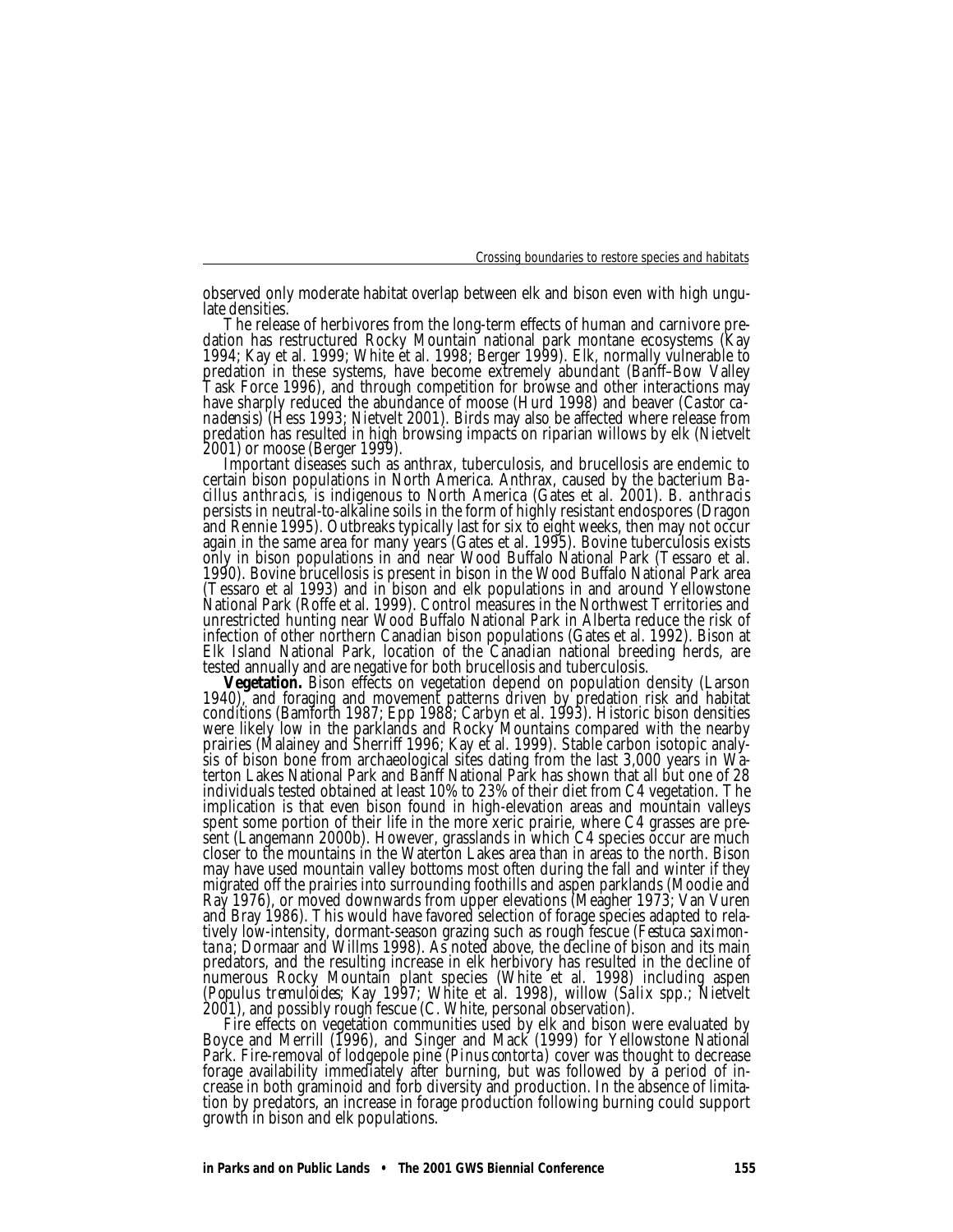### **Restoration implications: source or sink population management?**

Our review suggests that bison could have been a significant species in the montane ecosystem, interacting with humans, predators, other herbivores, and vegetation. Hence, reintroduction of bison would contribute to restoring the ecological integrity of mountain park ecosystems. Furthermore, historic evidence clearly shows that bison in the Rocky Mountains were at the edge of their western range, and that this range limit was likely human-caused (Haines 1967). Thus, we make the interesting proposition that if bison are restored to this ecosystem, they should be managed as a sink, not a source population.

Sink-population management would require novel techniques for national parks that traditionally have source-population management policies, such as low human predation and encouragement of out-of-park movement of potential dispersers (Caughley and Sinclair 1994; Wagner et al. 1995). Sink-population management techniques might include periodic reduction of bison to very low densities (by traditional human techniques or other predators), routine importing of animals from other populations, and minimal out-of-park dispersal (Soulé et al. 1979; Berger and Cunningham 1994). Research would be required to test the strength of potential regulating factors (Sinclair 1991), and manage for those that likely had greatest longterm effects on bison ecology in mountain environments. For example, Geist (1996) suggested that aboriginal hunters played an important role in developing bison morphology and behavior. Further, bison restoration at its western range limit could provide interesting research opportunities to understand what factors are important at range edges following the methods suggested by Caughley et al. (1988).

# **Restoration feasibility study process**

Parks Canada hosted a Rocky Mountain bison restoration research forum in October 1999 (Shury 2000). Attendees included ecologists, archaeologists, and land managers. Main issues discussed included containment of bison, range carrying capacity, adaptive management approaches, involvement of First Nations, and monitoring and research requirements. A consistent message from provincial land managers was that movements of reintroduced bison on to Alberta lands could cause serious problems related to recreation and agriculture. It was recommended that any trial restorations be restricted to national parks until critical knowledge gaps are addressed.

The group reviewed a proposed future direction and proposed actions. Research is ongoing to provide additional ecological and spatial habitat information that would be used in the next bison restoration feasibility workshop scheduled for January 2002. If stakeholder concerns can be addressed, a trial restoration experiment, with appropriate research design and management controls, would then be developed for further review.

In April 2000, the University of Calgary Faculty of Environmental Design (EVDS) developed a strategic plan for reintroduction of plains bison to Banff National Park (Fleener et al. 2000). The EVDS plan recommended that Parks Canada follow the IUCN guidelines for species reintroductions, including maintenance of genetic integrity, habitat and historic range assessments, and elimination of previous causes of decline.

Both the research forum and EVDS groups recognized that First Nations are critical stakeholders to the bison restoration process. In fact, both groups recognized that the long-term ecological relationships of bison could only be understood in the context of First Nation traditional use and values. The approach of integrating longterm cultural processes into ecological management was also recently recommended by the minister's independent panel on ecological integrity (Parks Canada 2000).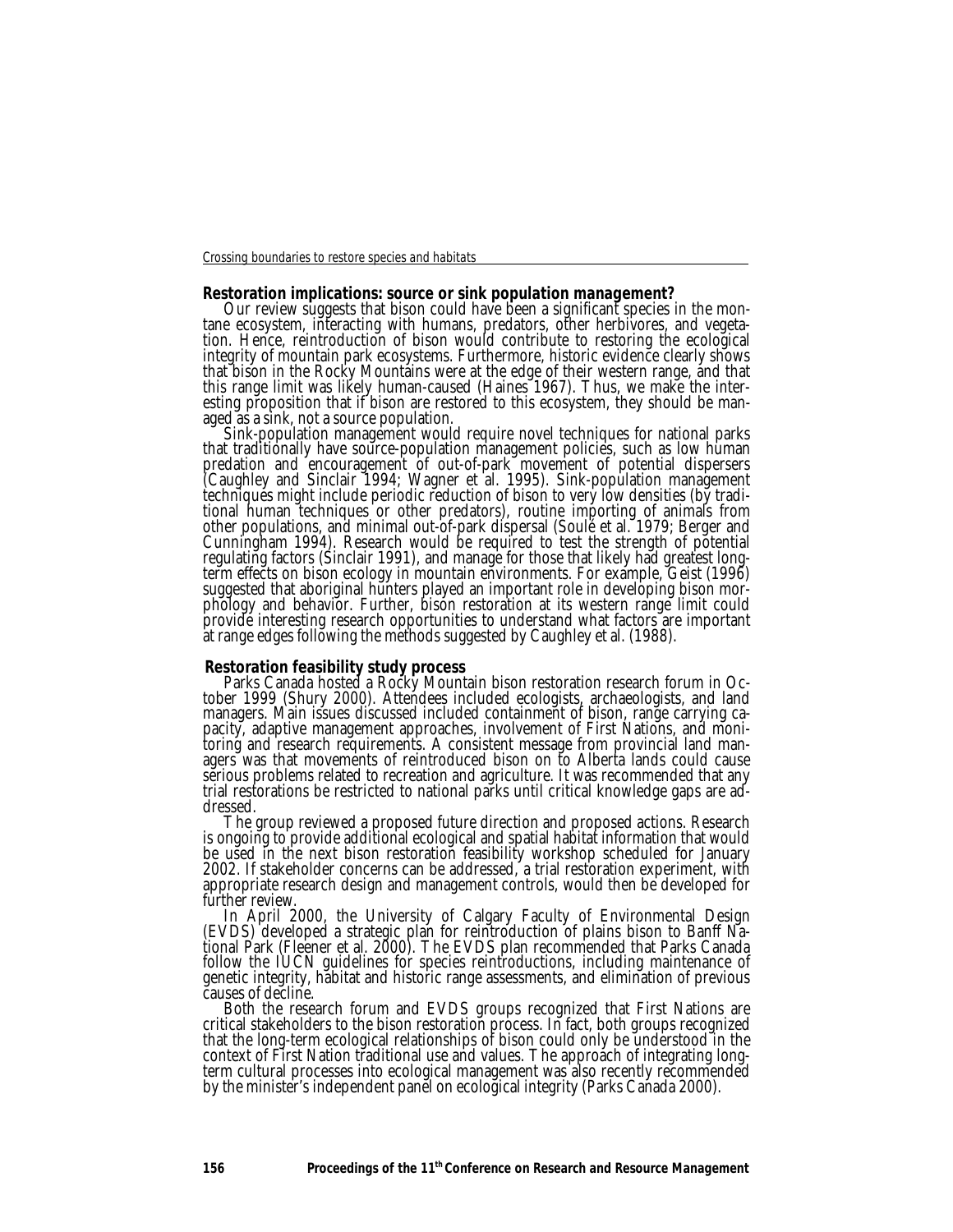### **Conclusion**

Bison restoration to Canadian Rockies national parks provides an interesting set of challenges that, if surmounted, could help achieve Parks Canada's ecological integrity objectives. First, by restoring a complex set of predator–prey and herbivore interactions, bison reintroduction could help solve a persistent set of problems tied to elk overabundance and intense herbivory. Second, bison restoration as a sink population would encourage managers to develop alternative paradigms than the source population model for wildlife management currently used for Rocky Mountain national parks. Third, the full participation of First Nations in the planning and restoration effort would not only recognize the great historical and spiritual value of bison to their cultures, but also provide a focus on factors such as traditional hunting and burning, likely prevalent in long-term ecosystem states and processes, but largely missing in current management regimes.

#### **References**

- Banff–Bow Valley Task Force. 1996. *Banff–Bow Valley: At the Crossroads.* Technical report of the Banff-Bow Valley Task Force. Ottawa: Minister of Supply and Services Canada.
- Bamforth, D.B. 1987. Historical documents and the bison ecology on the Great Plains. *Plains Anthropologist* 32, 1-15.
- Berger, J. 1999. Anthropogenic extinction of top carnivores and interspecific animal behaviour: implications of the rapid decoupling of a web including wolves, bears, moose and ravens. *Proceedings of the Royal Society London, B* 206, 261-267.
- Berger, J., and C. Cunningham. 1994. *Bison: Mating and Conservation in Small Populations.* New York: Columbia University Press.
- Boyce, M.S., and E.H. Merrill. 1996. *Predicting Effects of 1988 Wildfires on Ungulates in Yellowstone National Park.* Pp. 361–366 in Effects of Grazing by Wild Ungulates in Yellowstone National Park. F.J. Singer, ed. Technical Report NPS/NRYELL/NRTR/96-01. Yellowstone National Park, Wyo.: National Park Service.
- Cairns, A.L., and E.S. Telfer. 1980. Habitat use by 4 sympatric ungulates in boreal mixedwood forest. *Journal of Wildlife Management* 44, 849-857.
- Cannon, K.P. 2000. The application of prehistoric bison studies to modern bison management. Paper submitted to Great Plains Research Conference: Bison—The Past, Present and Future of the Great Plains. University of Nebraska, Lincoln.
- Carbyn, L.N., S.M. Oosenbrug, and D.W. Anions. 1993. *Wolves, Bison, and the Dynamics Related to the Peace–Athabasca Delta in Canada's Wood Buffalo National Park.* Circumpolar Research Series no. 4. Edmonton, Alta.: Canadian Circumpolar Institute, University of Alberta.
- Caughley, G., and A.R.E. Sinclair. 1994. *Wildlife Ecology and Management.* Boston: Blackwell Scientific Press.
- Caughley, G., D. Grice, R. Barker, and B. Brown. 1988. The edge of the range. *Journal of Animal Ecology* 57, 771-785.
- Dormaar , J.F., and W.D. Willms. 1990. Sustainable production from the rough fescue prairie. *Journal of Soil and Water Conservation* 45, 137-140.
- Dragon, D., and B. Rennie. 1995. The ecology of anthrax spores: tough but not invincible. *Canadian Veterinary Journal* 36, 295-301.
- Epp, H.E. 1988. Dual dispersion strategy among bison. *Plains Anthropologist* 33, 309-320.
- Fedje, D.W., J.M. White, M.C. Wilson, D.E. Nelson, J.S. Vogel, and J.R. Southon. 1995. Vermilion Lakes Site: adaptations and environments in the Canadian Rockies during the latest Pleistocene and early Holocene. *American Antiquity* 60:1, 81-108.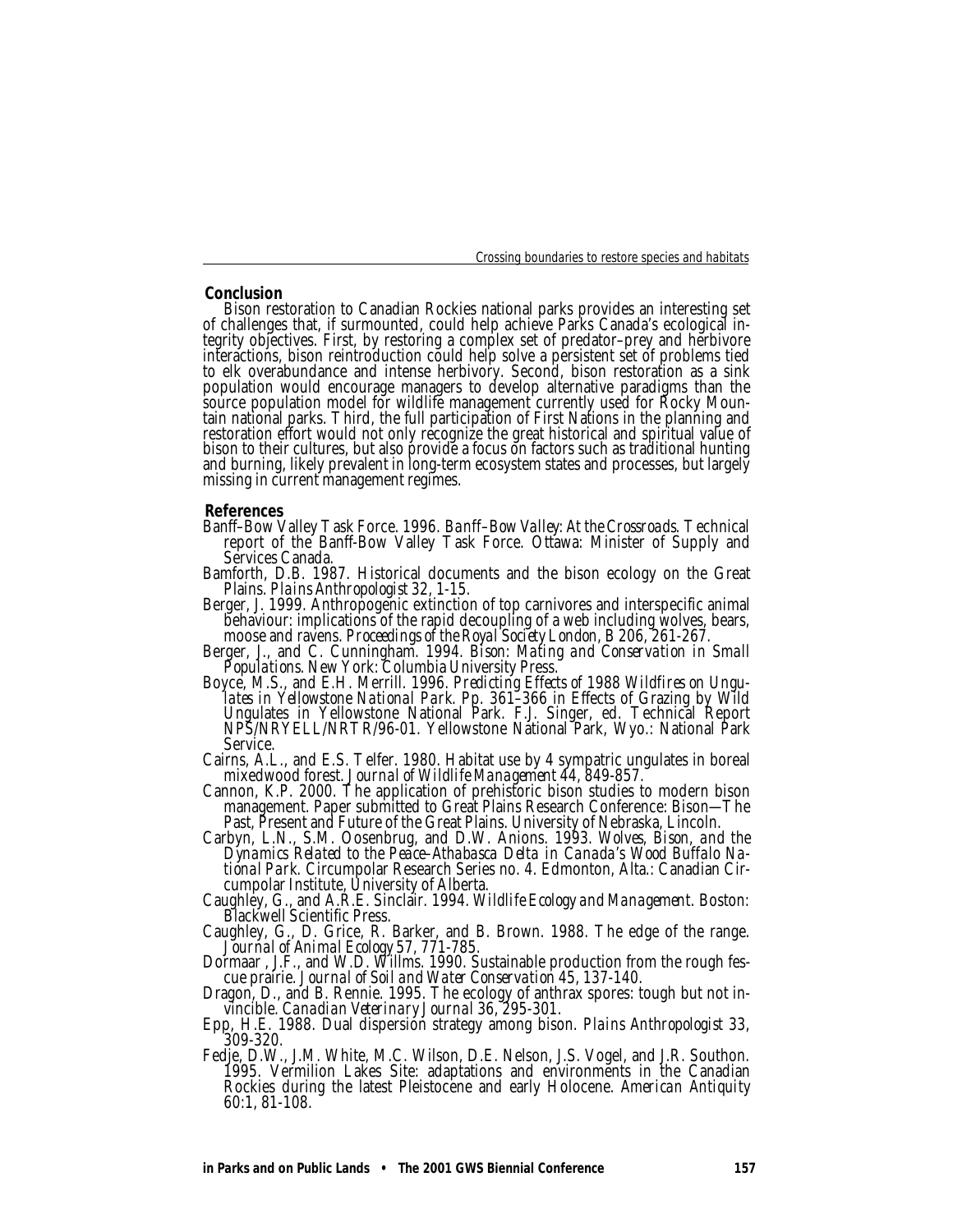- Fleener, C.L., J. McKillop, A. Mendoza, T. Musk, and S. Stevens. 2000. *Strategic Plan for the Reintroduction of Plains Bison to Banff National Park.* Calgary, Alta.: University of Calgary, Faculty of Environmental Design.
- Fuller, T.K. 1989. Population dynamics of wolves in north-central Minnesota. *Wildlife Monograph* 105, 1-41.
- Gates, C.C., and N.C. Larter. 1990. Growth and dispersal of an erupting large herbivore population in northern Canada: The Mackenzie wood bison *(Bison bison athabascae). Arctic* 43:3, 231-238.
- Gates, C.C., T. Chowns, and H. Reynolds. 1992. Wood buffalo at the crossroads. Pp. 139-165 in *Alberta: Studies in the Arts and Sciences: Special Issue on the Buffalo.* J. Foster, D. Harrison, and I.S. MacLaren, eds. Volume 3, no. 1. Edmonton, Alta.: University of Alberta Press.
- Gates, C.C., B. Elkin, and D. Dragon. 1995. Investigation, control and epizootiology of anthrax in an isolated, free-roaming bison population in northern Canada. *Canadian Journal of Veterinary Research* 59, 256-264.

Geist, V. 1996. *Buffalo Nation: History and Legend of the North American Bison.* Calgary, Alta.: Fifth House Publishers.

Haines, F.D. 1967. Western limits of bison range. *American West* 4:4, 5-12, 66-67.

Heathcott, M. 1999. Lightning and lightning fire, central Cordillera, Canada. *Research Links* 7:3, 1, 5, 14.

Hebblewhite, M. 2000. Wolf and elk predator–prey dynamics in Banff National Park. M.Sc. thesis. University of Montana, Missoula.

Hess, K., Jr. 1993. *Rocky Times in Rocky Mountain National Park: An Unnatural History.* Niwot, Colo.: University Press of Colorado.

Hudson, R.J., and S. Frank. 1987. Foraging ecology of bison in aspen–boreal habitats. *Journal of Range Management* 40, 71-75.

Huggard, D.J. Prey selectivity of wolves in Banff National Park: I-Prey species. Ca*nadian Journal of Zoology* 71, 130-139.

- Hurd, T.E. 1999. Factors limiting moose numbers and their interaction with elk and wolves in the Central Rocky Mountains, Canada. M.Sc. thesis. University of British Columbia, Vancouver.
- Joly, D.O., and F. Messier. 2000. A numerical response of wolves to bison abundance in Wood Buffalo National Park, Canada. *Canadian Journal of Zoology* 78, 1101-1104.
- Kay, C.E. 1994. Aboriginal overkill: the role of Native Americans in structuring western ecosystems. *Human Nature* 5, 359-396.

———. 1997. Is aspen doomed? *Journal of Forestry* 95, 4-11.

- ———. 2000. Native burning in western North America: implications for hardwood management. Pp. 19-27 in Proceedings: Workshop on Fire, People, and the Central Hardwood Landscape. D.A. Yaussey, ed. U.S. Department of Agriculture–Forest Service General Technical Report NE-274. N.p.
- Kay, C.E., and C.A. White. 1995. Long-term ecosystem states and processes in the Central Canadian Rockies: a new perspective on ecological integrity and ecosystem management. Pp. 119-132 in *Sustainable Society and Protected Areas: Contributed Papers of the 8th Conference on Research and Resource Management in Parks and on Public Lands. R.M. Linn, ed. Hancock, Mich.: The George Wright* Society.
- Kay, C.E., C.A. White, I.R. Pengelly, and B. Patton. 1999. *Long-Term Ecosystem States and Processes in Banff National Park and the Central Canadian Rockies.* Occasional Report 9, National Parks Branch. Ottawa: Parks Canada.
- Landals, A. 2000. Lake Minnewanka Site 1999 mitigation program, interim report. Contractor's report prepared for Cultural Resource Services, Western Canada Service Centre. Calgary, Alta.: Parks Canada.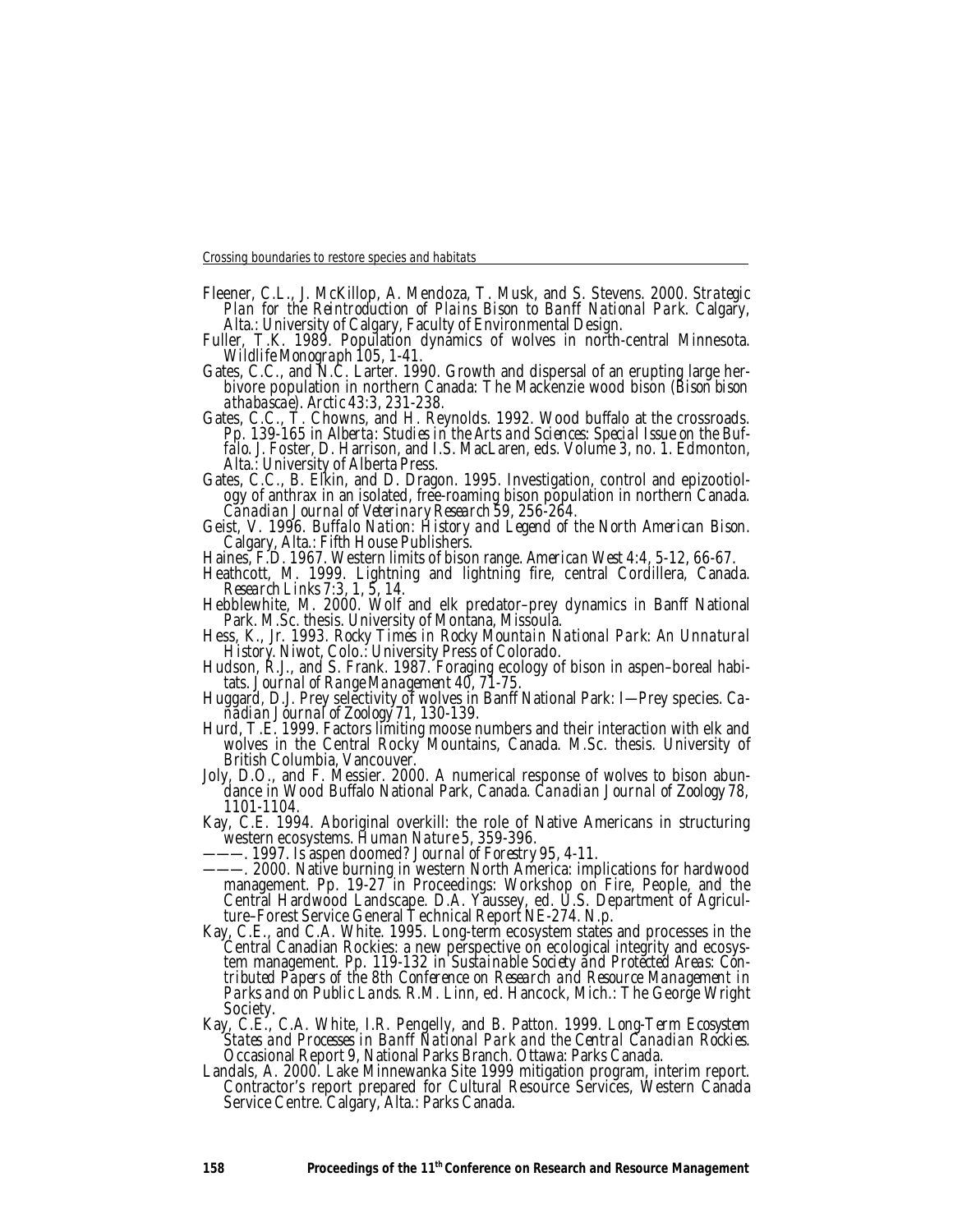- Langemann, E.G. 2000a. Archaeological evidence of bison in the central Rocky Mountains. Pp. 6–12 in *Proceedings of the Rocky Mountain Bison Research Forum.* T. Shury, ed. Banff, Alta.: Parks Canada.
- -. 2000b. Stable carbon isotopic analysis of archaeological bison bone: using zooarchaeology to address questions of the past ecology of bison. *Research Links* 8:1, 4,12.
- Larson, F. 1940. The role of the bison in maintaining the shortgrass prairie. *Ecology* 21, 113-121.
- Larter, N.C., A.R.E. Sinclair, and C.C. Gates. 1994. The response of predators to an erupting bison *(Bison bison athabascae)* population. *Canadian Field-Naturalist* 108, 318-327.
- Magne, M. 1999. Archaeology and Rocky Mountain ecosystem management: theory and practice. *The George Wright Forum* 16:4, 67-76.
- Magne, M., K. Lesick, P.D. Francis, G. Langemann, and R. Heitzmann. 1996. Archaeology—a critical role in ecosystem management. *Cultural Resource Management* 20:4, 9-11
- Malainey, M.E., and B.L. Sherriff. 1996. Adjusting our perceptions: historical and archaeological evidence of winter on the plains of western Canada. *Plains Anthropologist* 41, 333-357.
- Martin, P.S., and C.R. Szuter. 1999. War zones and game sinks in Lewis and Clark's West. *Conservation Biology* 13, 36-45.
- Meagher, M.M. 1973. *The Bison of Yellowstone National Park.* National Park Service Scientific Monograph Series no. 1. Washington, D.C.: National Park Service.
- Messier, F. 1994. Ungulate population models with predation: a case study with the North American moose. *Ecology* 75, 478-488.
- Monsalve, V.M. 2000. mtDNA analysis of samples of archaeological bones from sites 1210R (Banff) and 16R (Rocky Mountain House). Department of Pathology and Laboratory of Medicine, University of British Columbia. Copies available from Cultural Resource Services, Western Canada Service Centre. Calgary, Alta.: Parks Canada.
- Moodie, D.W., and A.J. Ray. 1976. Buffalo migrations on the Canadian plains. *Plains Anthropologist* 21:35, 45-52.
- Nietvelt, C.G. 2001. Herbivory interactions between beaver *(Castor canadensis)* and elk *(Cervus elaphus)* on willow *(Salix* spp) in Banff National Park. M.Sc. thesis. University of Alberta, Edmonton.
- Packard, J.M., and L.D. Mech. 1980. Population regulation in wolves. Pp. 135-150 in *Biosocial Mechanisms of Population Regulation.* M.N. Cohen, R.S. Malpass, and H.G. Klein, eds. New Haven, Conn.: Yale University Press.
- Parks Canada. 1997. *Banff National Park Management Plan.* Banff, Alta.: Parks Canada.
- ———. 2000a. "*Unimpaired for Future Generations?" Protecting Ecological Integrity with Canada's National Parks. Volume I: A Call to Action.* Report of the Panel on the Ecological Integrity of Canada's National Parks. Ottawa: Canadian Minister of Public Works and Government Services.
- Reeves, B.O.K. 2000. Mistakis: the people and their land for the past 10,000 years. Glacier National Park archaeological inventory and assessment program, 1993- 1996. Final draft technical report. Denver: National Park Service.
- Roe, F.G. 1970. *The North American Buffalo: A Critical Study of the Species in its Wild State.* Toronto: University of Toronto Press.
- Roffe, T.J., J.C. Rhyan, K. Aune, L.M. Philo, D.R. Ewalt, and T. Gidlewski. 1999. Brucellosis in Yellowstone National Park bison: quantitative serology and infection. *Journal of Wildlife Management* 63, 1132-1137.
- Telfer, E.S., and A. Cairns. 1979. Bison–wapiti interrelationships in Elk Island National Park. Pp. 114-121 in *North American Elk: Ecology, Behavior, and Man-*